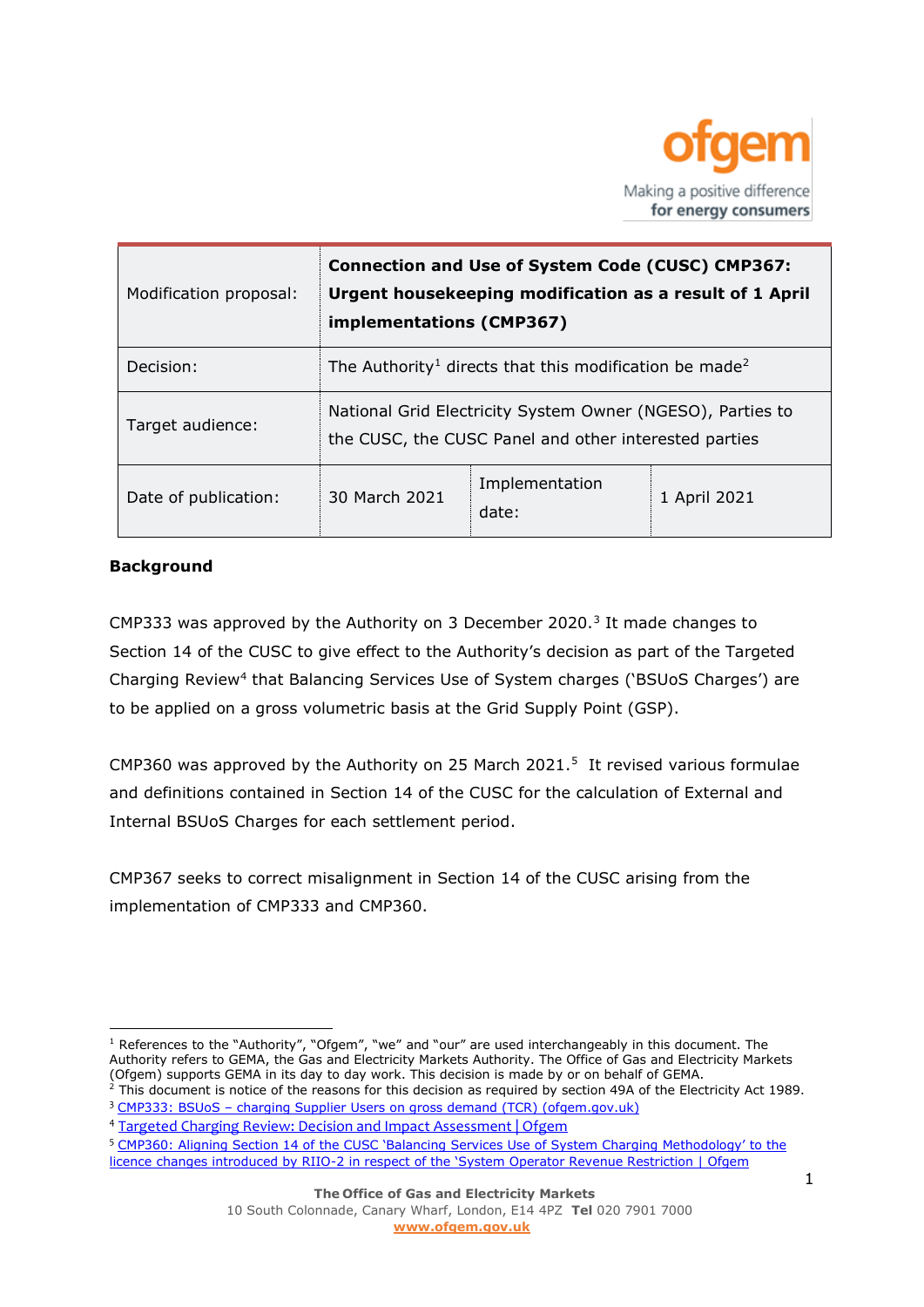## **The modification proposal**

CMP367 was raised by the CUSC Code Administrator, National Grid Electricity System Operator ('the Proposer'), on 19 March 2021 and seeks to amend Section 14 of the CUSC to remedy issues with the legal text arising as a result of the overlap of the implementation of CMP333 and CMP360. The Proposal would also amend paragraph numbering to ensure consistency in Section 14.30, where inconsistencies have arisen following implementation of CMP281. 6

The Proposer requested that CMP367 be treated as an Urgent CUSC Modification Proposal. On 22 March 2021, the CUSC Panel voted unanimously that this modification proposal should be treated as urgent, and proceed directly to the Code Administrator Consultation.

On 23 March 2021, we granted urgent status<sup>7</sup> to this CUSC Modification Proposal because we were satisfied that the progression of this modification proposal related to an imminent issue that if not urgently addressed may lead to a breach of legal requirements.

The Proposer considers this modification proposal to have a positive impact on CUSC Applicable Charging Objectives (a), (b) and (e) on the basis that it reflects previous decisions of the Authority, and to be neutral against the remaining Objectives. $8$ 

## **CUSC Panel<sup>9</sup> recommendation**

At the CUSC Panel meeting on 26 March 2021, the CUSC Panel recommended that CMP367 would better facilitate the CUSC objectives and the Panel therefore recommended its approval. The CUSC Panel unanimously voted that CMP367 better facilitated CUSC objective (e) as it ensures previous modifications are effectively implemented.

[https://epr.ofgem.gov.uk//Content/Documents/Electricity%20transmission%20full%20set%20of%20consolidat](https://epr.ofgem.gov.uk/Content/Documents/Electricity%20transmission%20full%20set%20of%20consolidated%20standard%20licence%20conditions%20-%20Current%20Version.pdf) [ed%20standard%20licence%20conditions%20-%20Current%20Version.pdf](https://epr.ofgem.gov.uk/Content/Documents/Electricity%20transmission%20full%20set%20of%20consolidated%20standard%20licence%20conditions%20-%20Current%20Version.pdf) <sup>9</sup> The CUSC Panel is established and constituted from time to time pursuant to and in accordance with section 8 of the CUSC.

<sup>6</sup> The Authority's decision on CMP281 was published on 14 May 2020 and has led to misalignment in the paragraph numbering in Section 14 of the CUSC. [CMP281: Removal of BSUoS Charges From Energy Taken](https://www.ofgem.gov.uk/publications-and-updates/cmp281-removal-bsuos-charges-energy-taken-national-grid-system-storage-facilities)  [From the National Grid System by Storage Facilities | Ofgem](https://www.ofgem.gov.uk/publications-and-updates/cmp281-removal-bsuos-charges-energy-taken-national-grid-system-storage-facilities) <sup>7</sup> CUSC modification proposal  $367 -$  [decision on urgency \(nationalgrideso.com\)](https://www.nationalgrideso.com/document/188781/download)

<sup>&</sup>lt;sup>8</sup> As defined in as set out in paragraph 5 of Standard Licence Condition C5 of the Electricity Transmission Licence. See: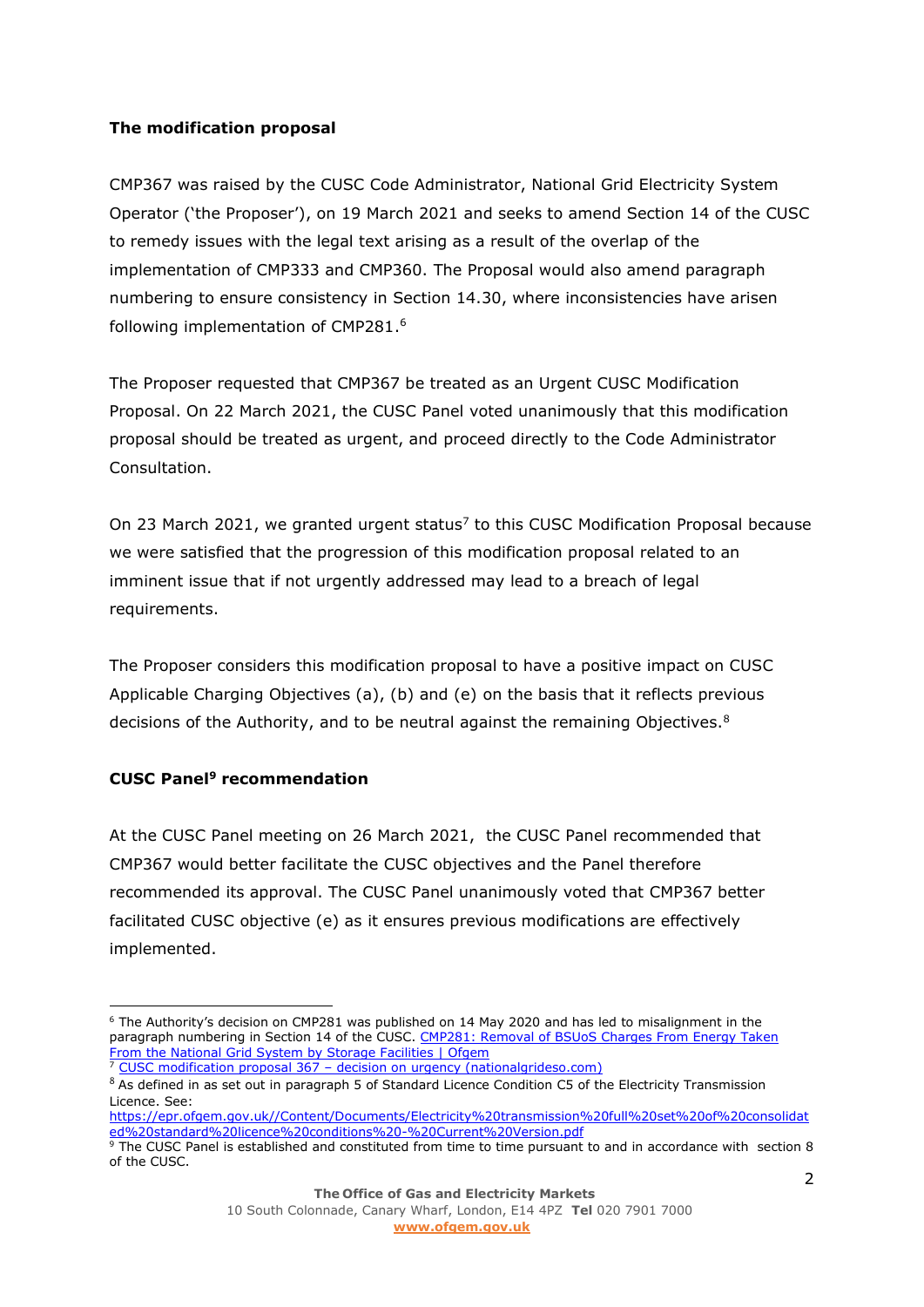#### **Our decision**

We have considered the issues raised by the modification proposal and the Final Modification Report (FMR) dated 26 March 2021. We have considered and taken into account the responses to the industry consultation on the modification proposal which are attached to the FMR<sup>10</sup>. We have concluded that:

- implementation of the modification proposal will better facilitate the achievement of the applicable objectives of the CUSC; and
- directing that the modification be made is consistent with our principal objective and statutory duties. 11

## **Reasons for our decision**

We consider this modification proposal will better facilitates Applicable Charging Objectives (ACOs) (c) and (e) and has a neutral impact on the other applicable objectives.

# *(c) That, so far as is consistent with sub-paragraphs (a) and (b), the use of system charging methodology, as far as is reasonably practicable, properly takes account of the developments in transmission licensees' transmission businesses;*

The majority of Panel members believed that CMP367 was neutral against ACO (c). Only one Panel member was of the view that the proposal better facilitated this objective as they believed that it facilitates clarity and understanding of the appropriate charges.

#### *Our position*

We disagree with the Proposer that this modification will have a neutral impact on this objective. We are of the view that CMP367 will better facilitate developments in transmission licensees' businesses as it ensures the CUSC aligns with previous decisions

<sup>&</sup>lt;sup>10</sup> CUSC modification proposals, modification reports and representations can be viewed on NGESO's website at: [https://www.nationalgrideso.com/industry-information/codes/connection-and-use-system-code](https://www.nationalgrideso.com/industry-information/codes/connection-and-use-system-code-cusc/modifications)[cusc/modifications](https://www.nationalgrideso.com/industry-information/codes/connection-and-use-system-code-cusc/modifications)

 $11$  The Authority's statutory duties are wider than matters which the Panel must take into consideration and are detailed mainly in the Electricity Act 1989 as amended.